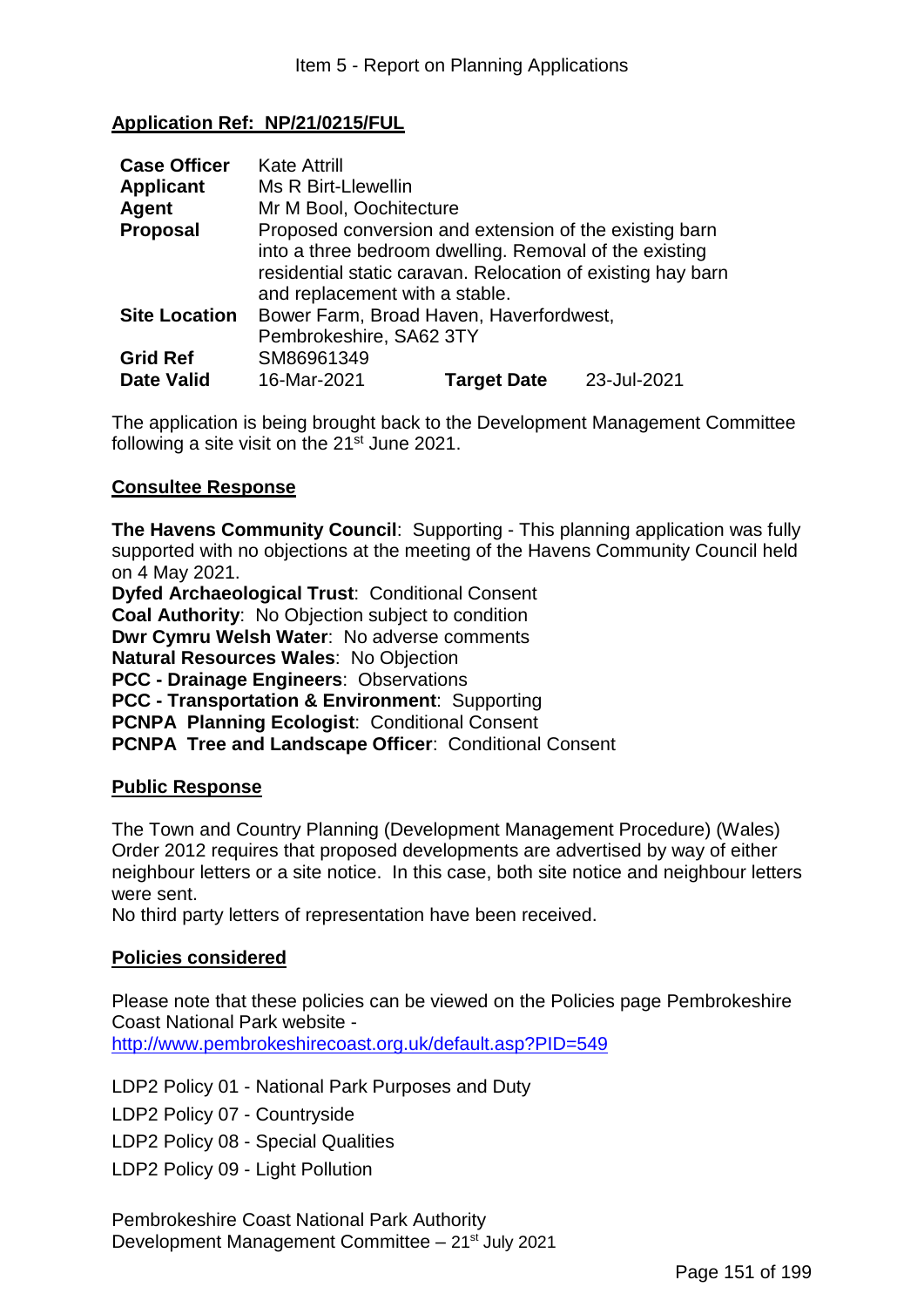- LDP2 Policy 10 Sites and Species of European Importance
- LDP2 Policy 11 Nationally Protected Sites and Species
- LDP2 Policy 14 Conservation of the Pembrokeshire Coast National Park
- LDP2 Policy 29 Sustainable Design
- LDP2 Policy 30 Amenity
- LDP2 Policy 46 Housing
- LDP2 Policy 48 Affordable Housing
- LDP2 Policy 59 Sustainable Transport
- LDP2 Policy 60 Impacts of Traffic
- MTAN Policy 02 Coal
- PPW11
- SPG05 Sustainable Design
- SPG06 Landscape
- TAN 05 Nature Conservation and Planning
- TAN 12 Design
- TAN 23 Economic Development
- TAN 24 The Historic Environment

# **Constraints**

Safeguarding Zone Hazardous Zones Recreation Character Areas Surface Coal High Coal Risk Affordable Housing Submarkets Seascape Character Areas Landscape Character Area

# **Officer's Appraisal**

### **Site and Context**

The site lies to the south east of Broadhaven accessed down a private track which also serves the main house, a guesthouse, and a campsite which has recently had a certificate of lawfulness for its amenity block approved.

# **Relevant Planning History**

NP/20/0512/FUL Proposed renovation and conversion of the existing barn into a one-bedroom holiday let. Removal of the existing caravan and erection of a new 2 bedroom dwelling over the footprint of the barn/caravan. Demolition of existing hay barn and replacement with a stable. Withdrawn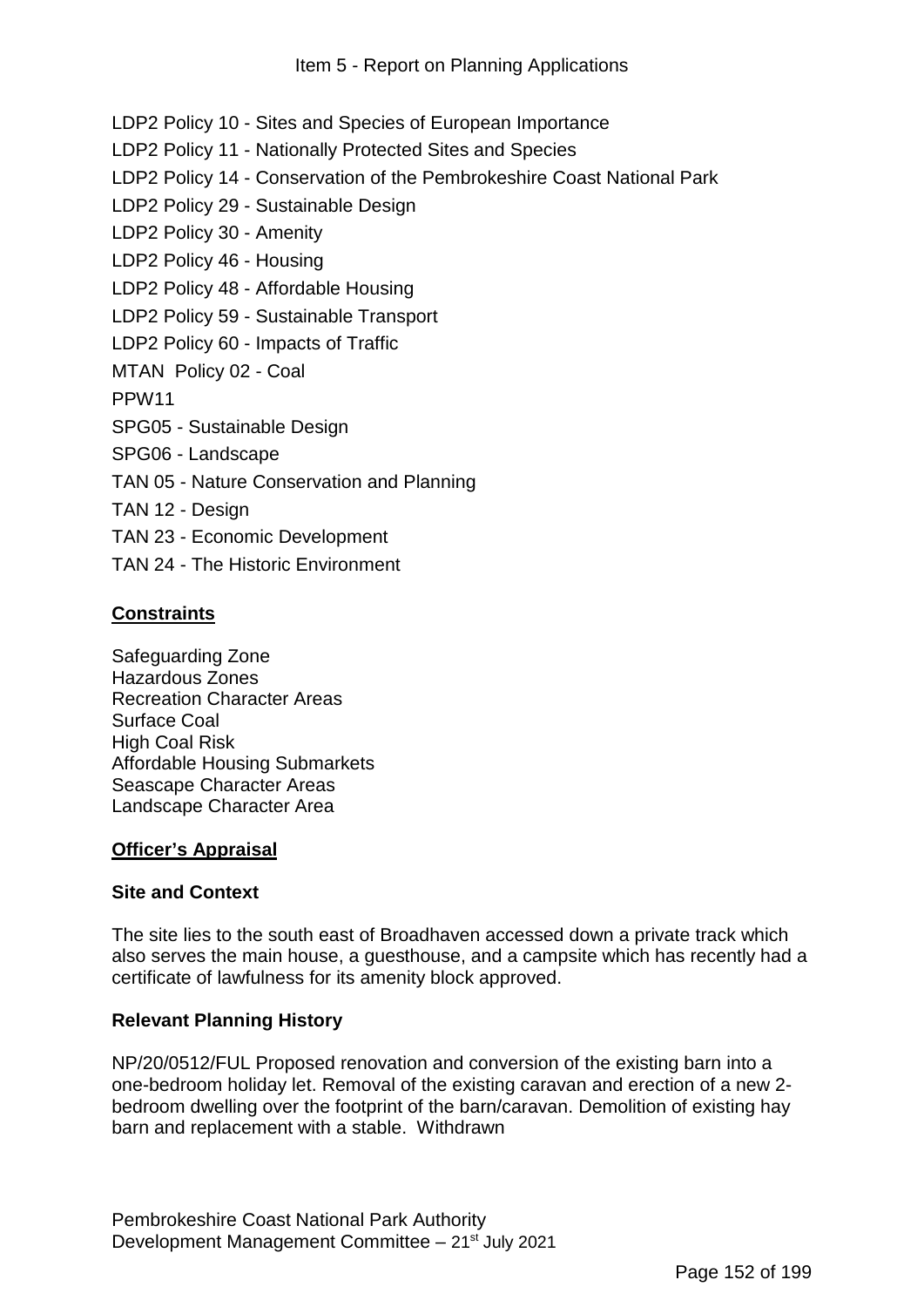## **Description of Proposal**

The application proposes to convert and extend the existing stone barn with a firstfloor pitched roof extension. An earlier application in 2020 was withdrawn due to it being unable to be supported on design grounds.

The current application has revised the roof shape of the previous proposals but has not reduced the scale of the conversion.

A three-bedroom, part two storey building is proposed with a pitched roof gabled on the east elevation to the first floor with a first-floor balcony on the south elevation.

A large utilitarian, modern box profile barn is to be removed and a two-bay stable is proposed on the eastern side of the barn with separate access to the south east.

## **Key Issues**

The application raises the following planning matters:

- Policy and Principle of Development
- Siting, Design and Impact upon the Special Qualities of the National Park<br>• Amenity and Privacy
- Amenity and Privacy
- Access and Parking
- **Landscaping**
- Biodiversity
- **Land Drainage**
- Other Material Considerations: Coal Authority, Dyfed Archaeology, Conservation Officer consultation

### *Policy:*

The site is outside of any the Centres defined in LDP2 and therefore Policy 7 of the Plan is relevant. Within the context of strictly controlling new development in the countryside, this policy sets out the types of developments that may be permitted. It includes the conversion of appropriate buildings to a range of uses, with priority being given to market housing in residential conversions.

The building may be converted to full residential use and in accordance with Policy 48 of LDP2 a commuted sum charged to help provide for off-site affordable housing provision. The Authority's Supplementary Planning Guidance on affordable housing sets out the amount as £100 per square metre of floor space. A Unilateral Undertaking was received from the applicant's agent on the 18th May 2021.

The replacement of the barn structure with a new-build dwelling would not be supported by the policies set out in LDP2 which sit within the context of national planning policy. Paragraph 3.56 of Planning Policy Wales directs development in the countryside to settlements and states that:

"…new building in the open countryside away from existing settlements or areas allocated for development in development plans must continue to be strictly controlled."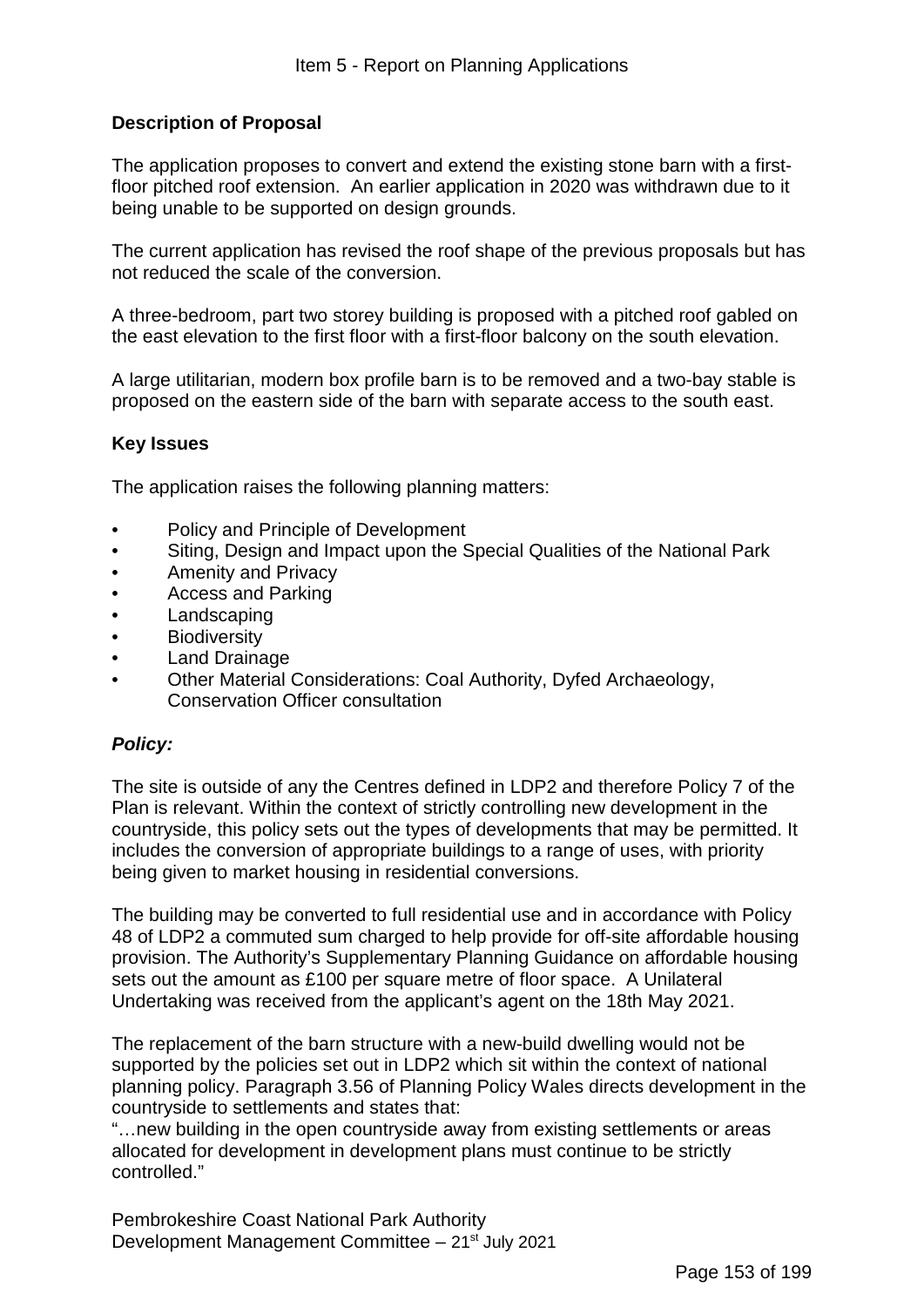The subtext for Policy 7 which is the main LDP Policy referring to conversion proposals in the open countryside says:

4.45 National planning guidance refers to buildings needing '**to be of a form, bulk and general design which are in keeping with their surroundings'**. In this National Park these are considered to be those that make a positive contribution to the character of the area through their intrinsic architectural merit or their setting in the landscape. Their interest and charm stems from an appreciation of the functional requirement of the building, their layout and proportions, the type of building materials used (including those constructed of stone, clom and slate), and their display of local building methods and skills. **Conversion must not result in an unacceptable adverse effect upon the structure, form, character or setting of the building.**

Policy 7 also requires that proposals for conversion are accompanied by a structural report to show how they can be converted without the need for substantial demolition and re-building. A structural report has been received which illustrates that sections of the building will be able to be retained.

### *Siting, Design and Impact upon the Special Qualities of the National Park*

Policy 8 of the Pembrokeshire Coast National Park Local Development Plan 2 (LDP2) is a strategy policy which refers to the special qualities of the National Park and lists priorities to ensure that these qualities will be protected and enhanced.

Policy 14 of the LDP2 seeks the conservation of the Pembrokeshire Coast National Park with criteria (a) and (b) resisting development that would cause significant visual intrusion and/or, that would be introducing or intensifying a use which is incompatible with its location. Criteria (c) and (d) resists development that would fail to harmonise with or enhance the landform and landscape character of the National Park and/or fails to incorporate important traditional features.

Policy 29 of LDP2 requires all development proposals to be well designed in terms of place and local distinctiveness (criterion (a)).

Parts of the Pembrokeshire Coast National Park are still relatively undeveloped with minimal impact of lighting on the night sky. Policy 9 seeks to conserve that character and limit the impact of lighting which could negatively impact on the special qualities of the National Park.

The applicants have revised the scheme for conversion since its original submission under NP/20/0512/FUL. Informal advice was sought as to how the scheme could be altered to make it acceptable, and the following advice was sent:

'If you were to not insert a first floor and limit the conversion to what was previously shown as the 'holiday accommodation' this would likely be supported, but the usual guidelines to a barn conversion are that the original openings are re-used as far as possible, the alterations to the roof are kept to a minimum, and new doors and windows are timber to be in character with the original materials. Sometimes, extensions are allowed to very small barns to allow for their continued use, such as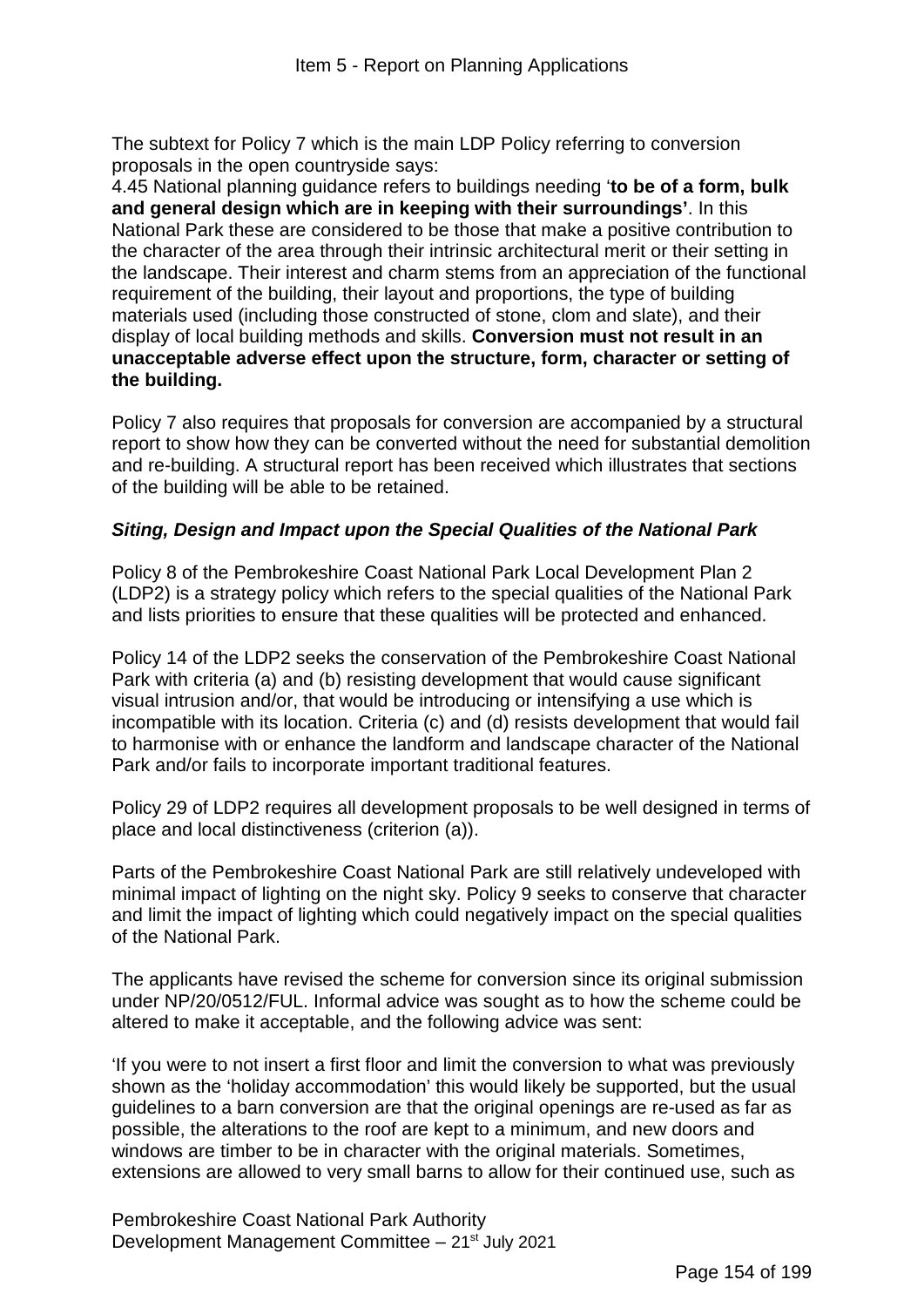this one in Newport, (web-link)) but extending a single storey barn to two storey is not usually supported.

However, following this advice, the scheme has been re-submitted as currently proposed, and officer views are that this proposal cannot be considered to be either sensitive or sympathetic to the traditional building being converted.

From the eastern elevation, the application looks like a modernised bungalow and from the southern elevation, with its raised balcony, there is nothing to be seen of the traditional character one would expect from a barn in the National Park. Whilst the northern half of the building is converted relatively simply, the southern end is equivalent to a new dwelling, and does not conserve or enhance the special qualities of the National Park.

Whilst the farm house has been somewhat unsympathetically extended in the past, to the rear, the farmhouse and barns to either side form a typical traditional courtyard setting, the character of which would be irretrievably harmed if the barn is converted to a two storey dwelling. Although there are limited landscape views out of the site, the site is a popular tourist destination, with a guesthouse and campsite, and the development would be clearly visible to all visitors.

As such, the proposal cannot be supported under Policies 8, 14, 29 or 30 of the Pembrokeshire Coast National Park Local Development Plan.

## *Amenity and Privacy:*

Policy 30 of LDP2 refers to 'amenity' in general with criteria (a) and (b) seeking to avoid incompatible development and significant adverse impact upon the amenity enjoyed by neighbouring properties.

The proposal to convert the barn to a full residential dwelling will be directly adjacent to the guesthouse at Bower Farm, and any potential impact on residential amenity will be between these two properties.

The proposed western elevation features a long-glazed section of fenestration under a roof hang which would face onto the parking and frontage of Bower Farmhouse. Given that this is a semi-public space used for parking by the bed and breakfast, this would not be considered to represent an unacceptable impact on residential amenity. The proposed dwelling would have adequate private amenity space to the eastern side of the dwelling.

As such the proposed development is considered to comply with Policy 30 of LDP2.

### *Access and Parking:*

The Highways Department of PCC has been consulted in respect to any potential impact on traffic or highway safety. Their comments read as follows: *'The private access road to Bower Farm is off the Class 3 Road to Little Haven, at about 550 metres down from the Broadway turning off the B4341. The farmhouse is 150 metres down the farm road. The site is no more than 1250 metres from the*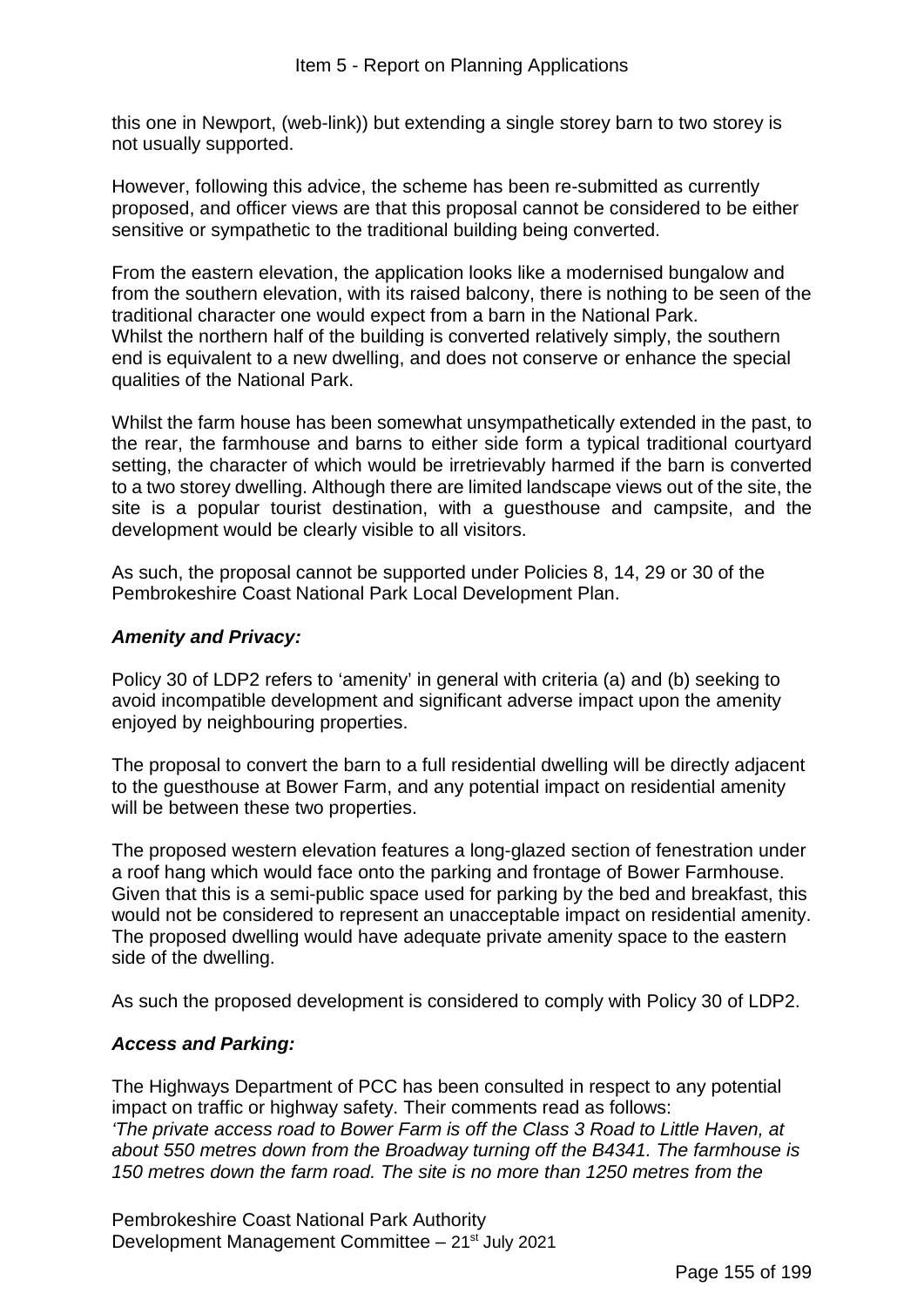*beach on Broad Haven front, using Bridleways and an Unclassified Lanes which are often used by ramblers. The proposed car parking will be an ample improvement for the development'.* 

As such, the proposed development is considered to comply with Policies 59 & 60 of the LDP.

## *Biodiversity:*

To comply with Planning Policy Wales (2021) and the Environment (Wales) Act 2016 planning authorities are expected to ensure every development positively contributes to biodiversity.

Policies 10 & 11 of the Local Development Plan requires that any development which may disturb, or harm protected species will only be allowed where the effects will be acceptable minimised or mitigated through careful design, work scheduling or other measures.

The PCNPA Ecologist has been consulted with the proposals and had no objection in principle to the proposals and made the following comments:

'A scoping survey and two activity surveys in August 2020 by Gould Ecology confirmed that the building proposed for works and conversion is not being used as a bat roost.

On the basis of the information provided it is considered that an EPS license is not required in this instance and there is a reasonable likelihood that bats will not be affected by the development, however it is recommended that the following advisory notes and conditions are included in any consent, and that a condition to ensure any external lighting is imposed.

Natural Resources Wales have been consulted and have confirmed they have no objection to the proposals.

Provided that such conditions and advisory notes are imposed on any consent issued, the development would be seen to comply with the requirements of Policies 10 & 11 of the Pembrokeshire Coast National Park Local Development Plan 2.

### *Drainage:*

The Drainage Engineers at Pembrokeshire County Council have been consulted with the development proposals and have raised no objection whilst confirming that the scheme would require SAB consent.

Dwr Cymru have been consulted and suggested that the applicant will need to contact NRW and or/Building Regulations with regard to the proposed foul drainage.

### *Other Material Considerations: Coal Authority*

The Coal Authority is a non-departmental public body sponsored by the Department of Business, Energy & Industrial Strategy. As a statutory consultee, The Coal Authority has a duty to respond to planning applications and development plans in order to protect the public and the environment in mining areas.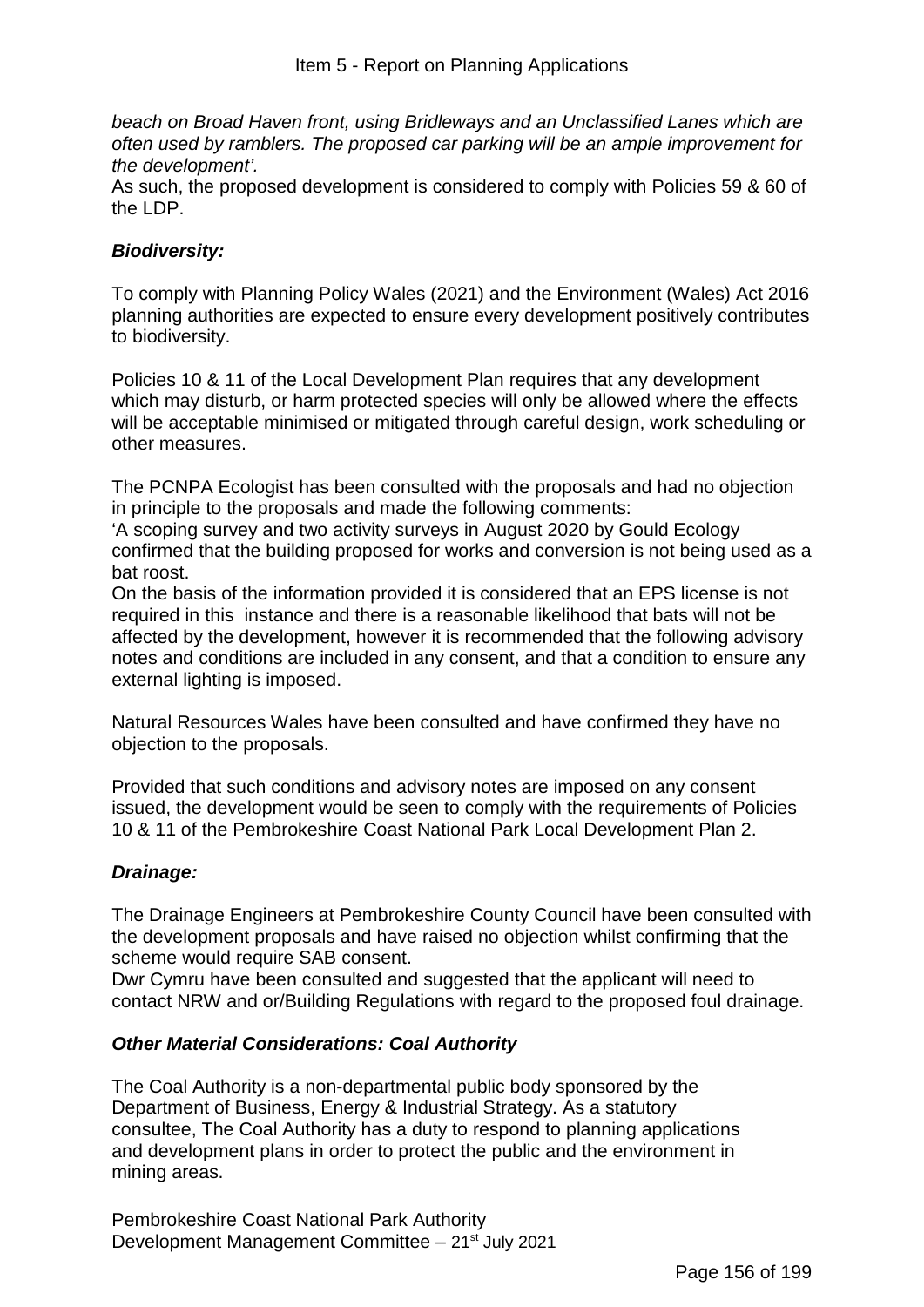The Coal Authority records indicate that the application site lies in an area containing coal outcrops, which may have been subject to historic unrecorded coal workings at shallow depth.

The Coal Authority previously objected to this planning application in a letter to the LPA dated 13 April 2021. The objection was raised on the grounds that a Coal Mining Risk Assessment had not been submitted as part of the application.

The Coal Authority received further information from the applicant's agent (dated 11 May 2021) which included a Coal Authority Mining Report.

Whilst a Coal Mining Report makes no assessment of risk and just provides the baseline data pertaining to the coal mining legacy features present, the content of the email does acknowledge the risks posed by potential shallow recorded coal mine workings and proposes an intrusive ground investigation to identify any necessary remedial measures.

Consequently, the Coal Authority has now withdrawn its objection subject to the LPA imposing a suitable planning condition to ensure the undertaking of the proposed investigations and any necessary remedial/mitigatory measures.

# *Dyfed Archaeology:*

Dyfed Archaeology's consultation response is copied in part below.

'The building in question is recorded as part of a post-medieval farmstead which appears on the 1842 Parish tithe map for Walton West (PRN 119704). We do not believe at this time, that the proposed development will have a significant impact upon any buried archaeological resource, however, if during development, material of archaeological interest comes to light, we can subsequently arrange to visit the site and further advise.

We do however recommend that, should consent be given, a photographic record be made prior to any work. This recommendation is based on the information provided and would most appropriately take the form of a condition attached to the application, ensuring that the necessary photography is undertaken. This is in line with Planning Policy Wales and Technical Advice Note 24 – The Historic Environment'.

### *Conservation Officers Consultation Response:*

1. The existing building is a traditional C19 farm range forming a good group with the house. It is typical of many we have allowed for conversion and there seems no objection in principle in the context of the present structure.

1. The proposed extensions and alterations however significantly alter the scale, form and detail of the building. Whereas we have allowed subsidiary extensions to conversions like this, the proposed upper storey and rear wing are clearly not subsidiary. They dominate the building and change the setting of the group. The upper storey gives a generic nod to local form in its gabled form, but otherwise the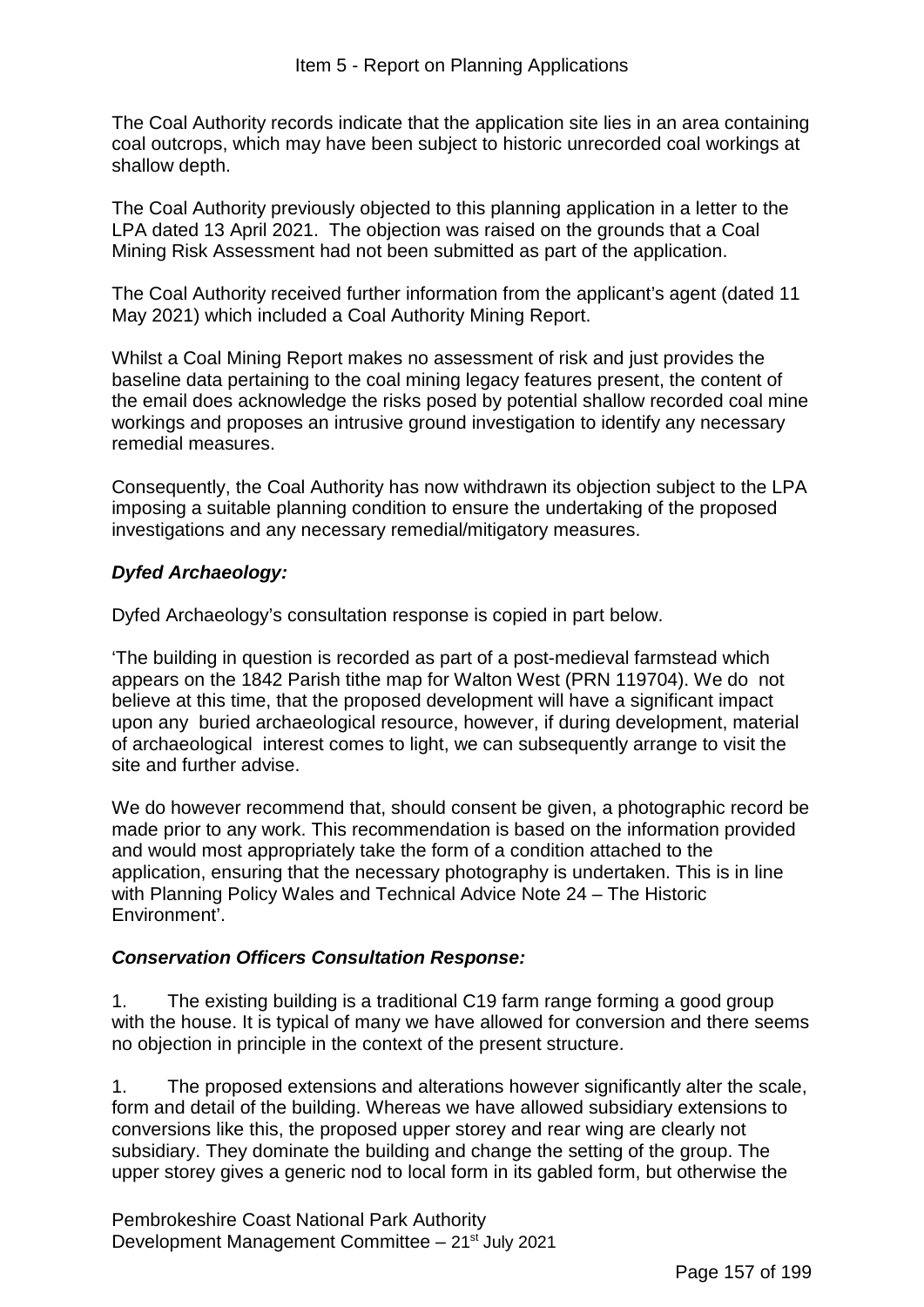details – the deep eaves, the screen glazing, the balcony, the catslide roof (like a domestic out-shut) and rear wing are domestic in form and not appropriate in this context.

2. In terms of LDP2 policy:-

• Policy 1. The proposal in my view does not conserve the cultural heritage of the National Park given the dominating impact on a simple farm range, one of many forming the 'grain' of the landscape of the National Park. The building seems to be capable of providing accommodation without the need for the upper storey. A more subsidiary extension would seem acceptable to providing extra room.

• Policy 8d. The proposal – in my view – does not protect the historic environment and certainly does not enhance it (in the context of the special qualities as opposed to intrinsic design, on which I reserve comment)

• Policy 14d. Whilst the proposal retains some legibility of the structure, the overall level of extension in my view fails to meet the test of this policy criterion, which has a wider context in terms of conservation and enhancement - where buildings like this are themselves features within the landscape

• Policy 29a. I am not sure how the proposal pays regard to place and local distinctiveness. This is not to say that modern design has no place in the National Park – it clearly does, but there is a context. Whilst views vary on the broad topic of design, design guidance generally advocates that the new extension work is both legible and subsidiary. The proposed rear elevation bears no resemblance whatsoever to the historic building - a visitor might well regard the building as a new dwelling - which is a simple but telling test in terms of local and national policy objectives. The proposed front elevation bears some resemblance to the historic building, which arguably also fails the test.

3. In terms of TAN 12, para 5.6.2. stresses the importance of assessing and understanding character in protected area like National Parks. TAN12 sets out character objectives in sustaining and enhancing local character. Issues such as setting, grouping, locally distinctive building elements and materials are all factors advocated for consideration. Whilst TAN 12 has a broader context and applies across all parts of Wales, the character objectives are fundamental when considering proposals within the N.P

My recommendation therefore is refusal.

# **Conclusion**

The requirements set out in Policy 29 for the National Park are that proposals be well designed in terms of place and local distinctiveness.

The proposed design is considered to be unsympathetic to the traditional building being converted and as such cannot be supported under national or local planning policies.

# **Recommendation**

# **REFUSE, for the following reason(s):**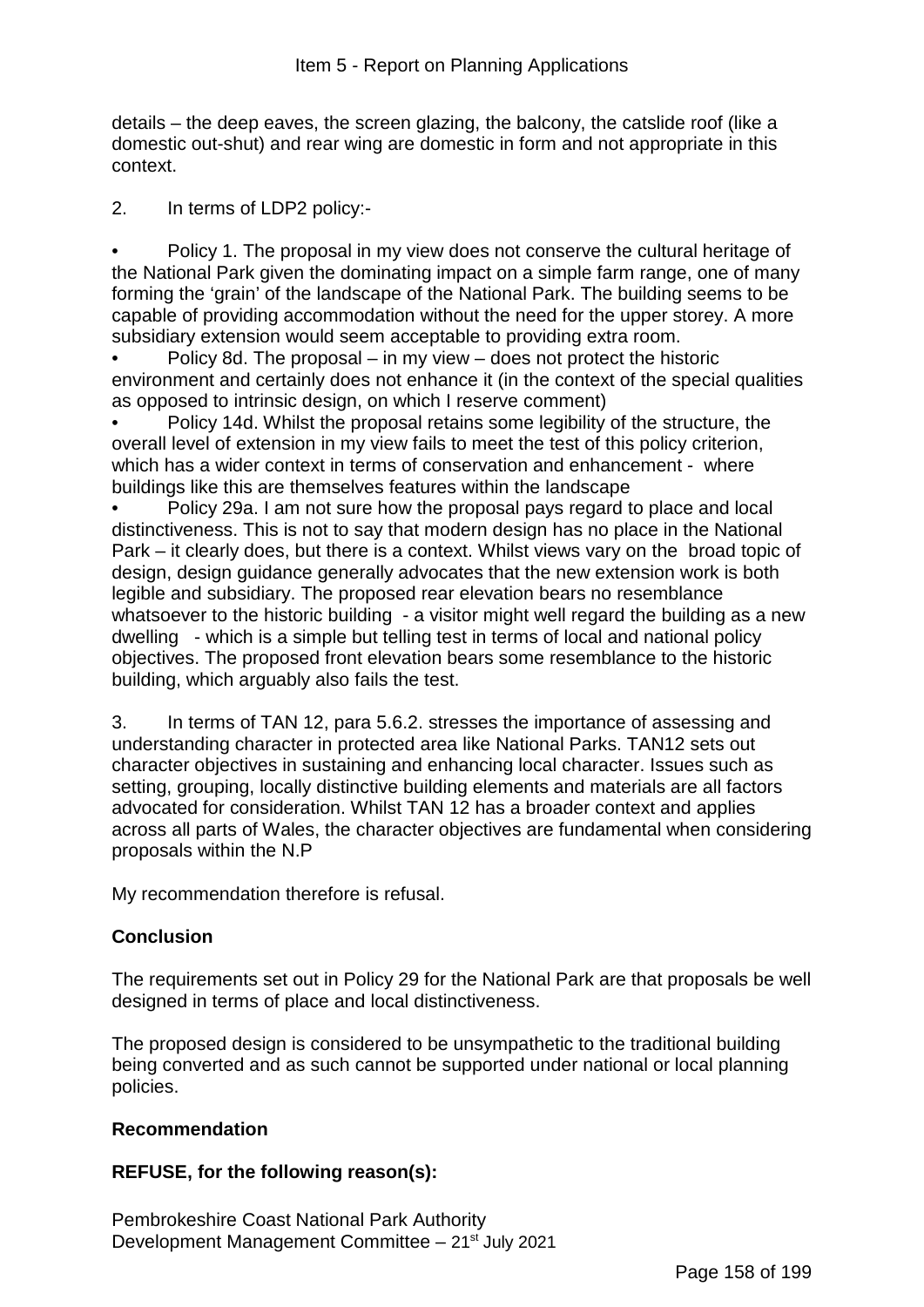1. The proposed conversion and extension of the existing building is not considered to represent a sympathetic conversion of a traditional building, and to be both overdevelopment of the existing building and to represent a poor quality of design. It is therefore contrary to Policies 1, 7, 8, 14 & 29 of the Pembrokeshire Coast National Park Local Development Plan.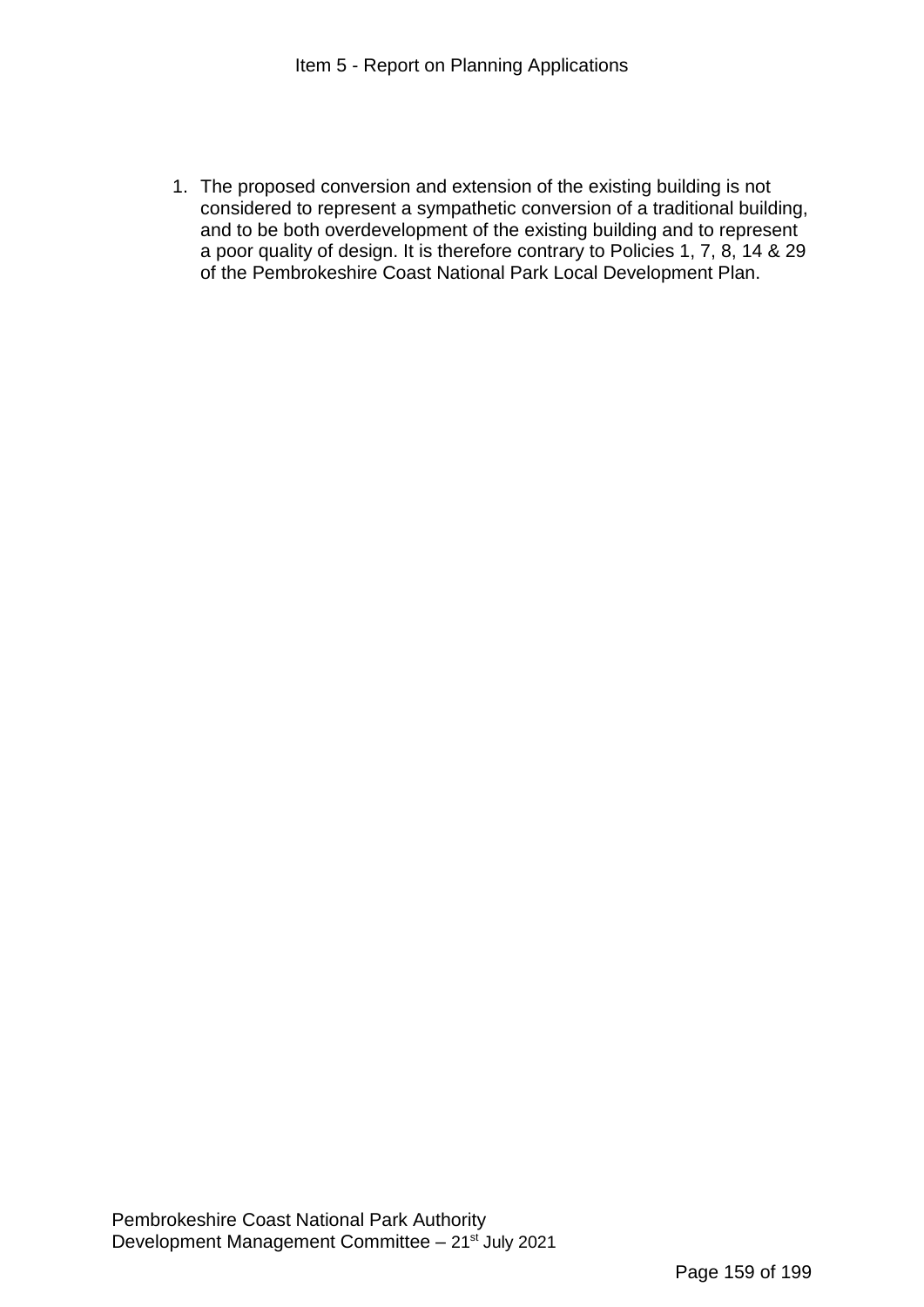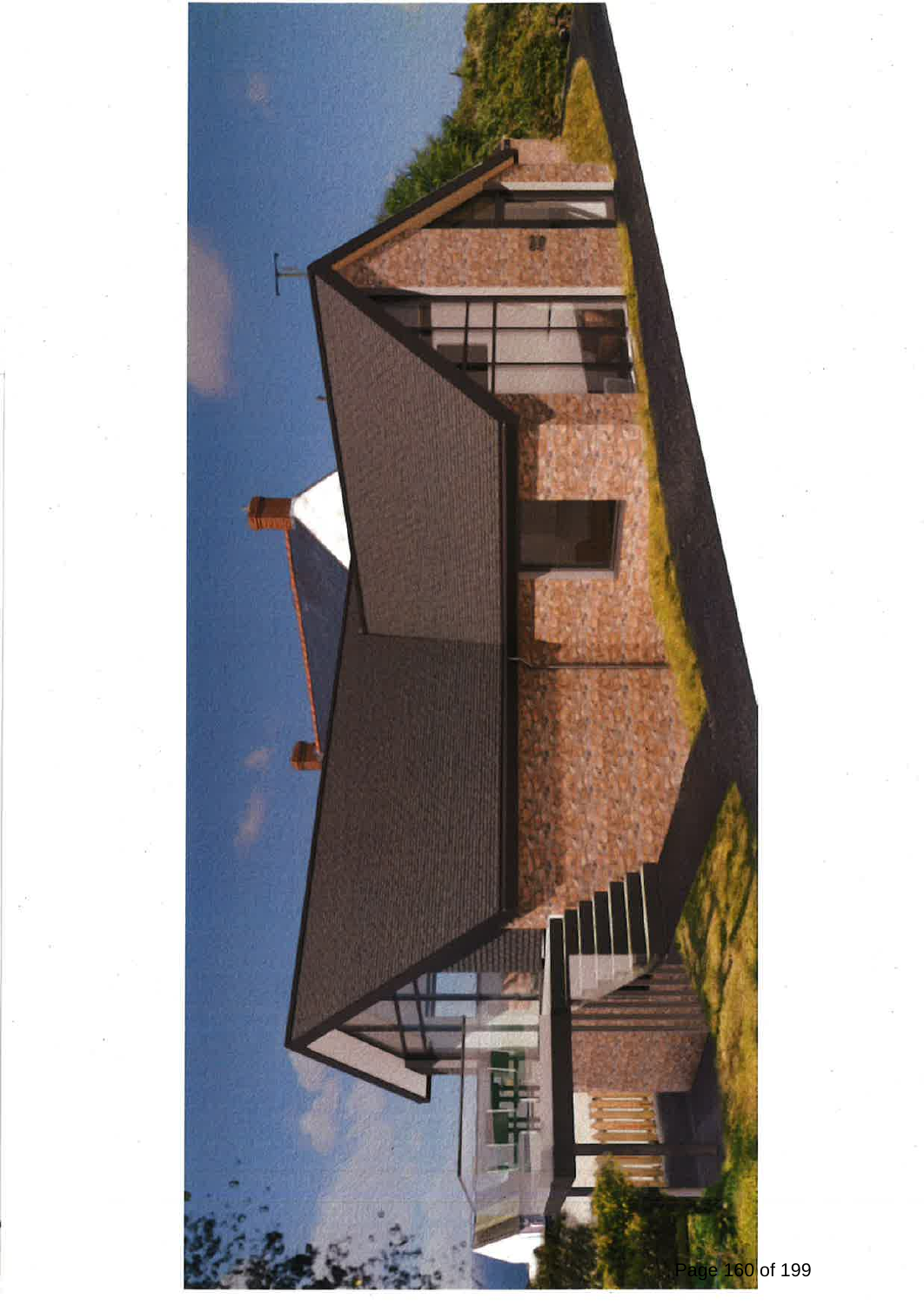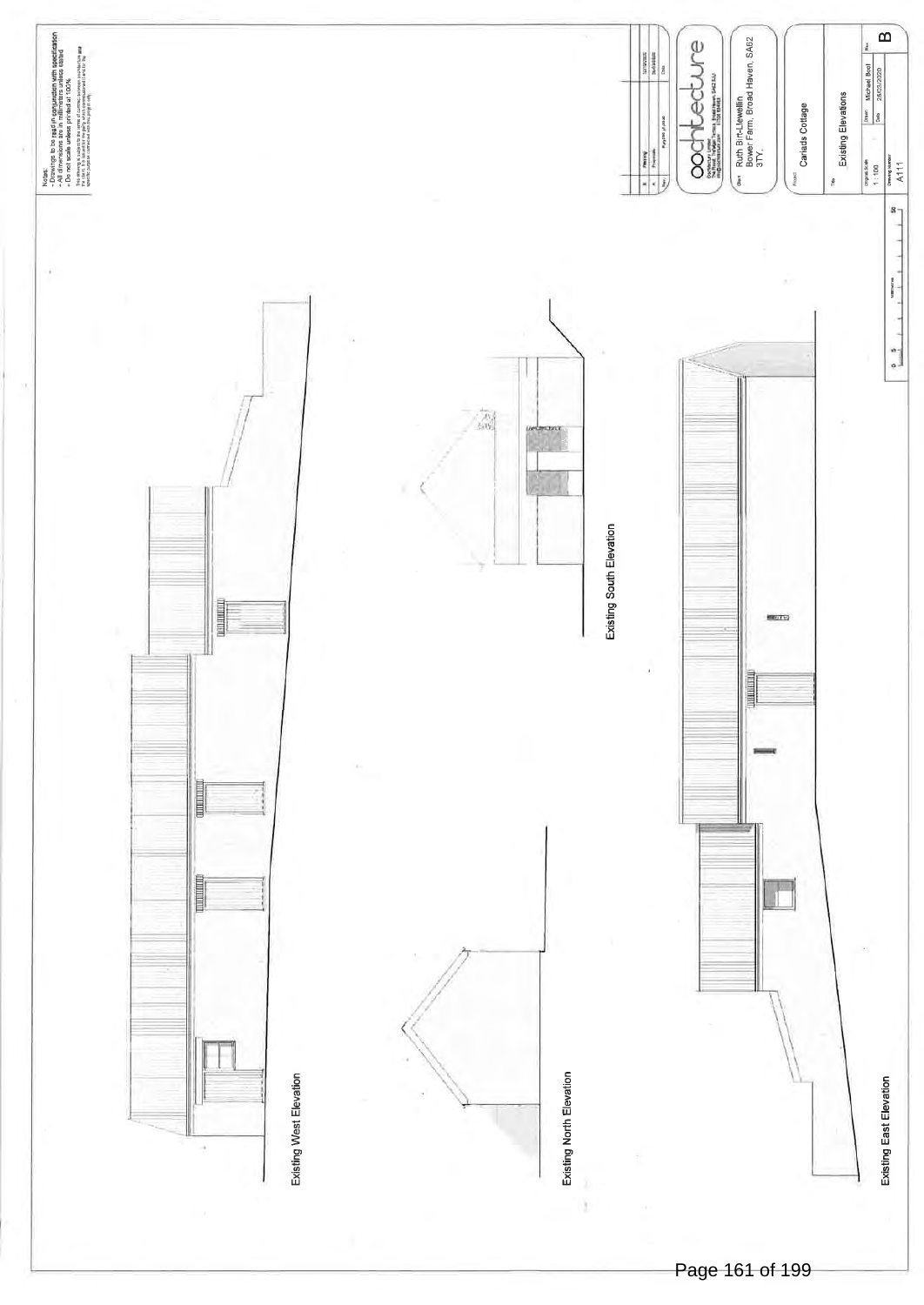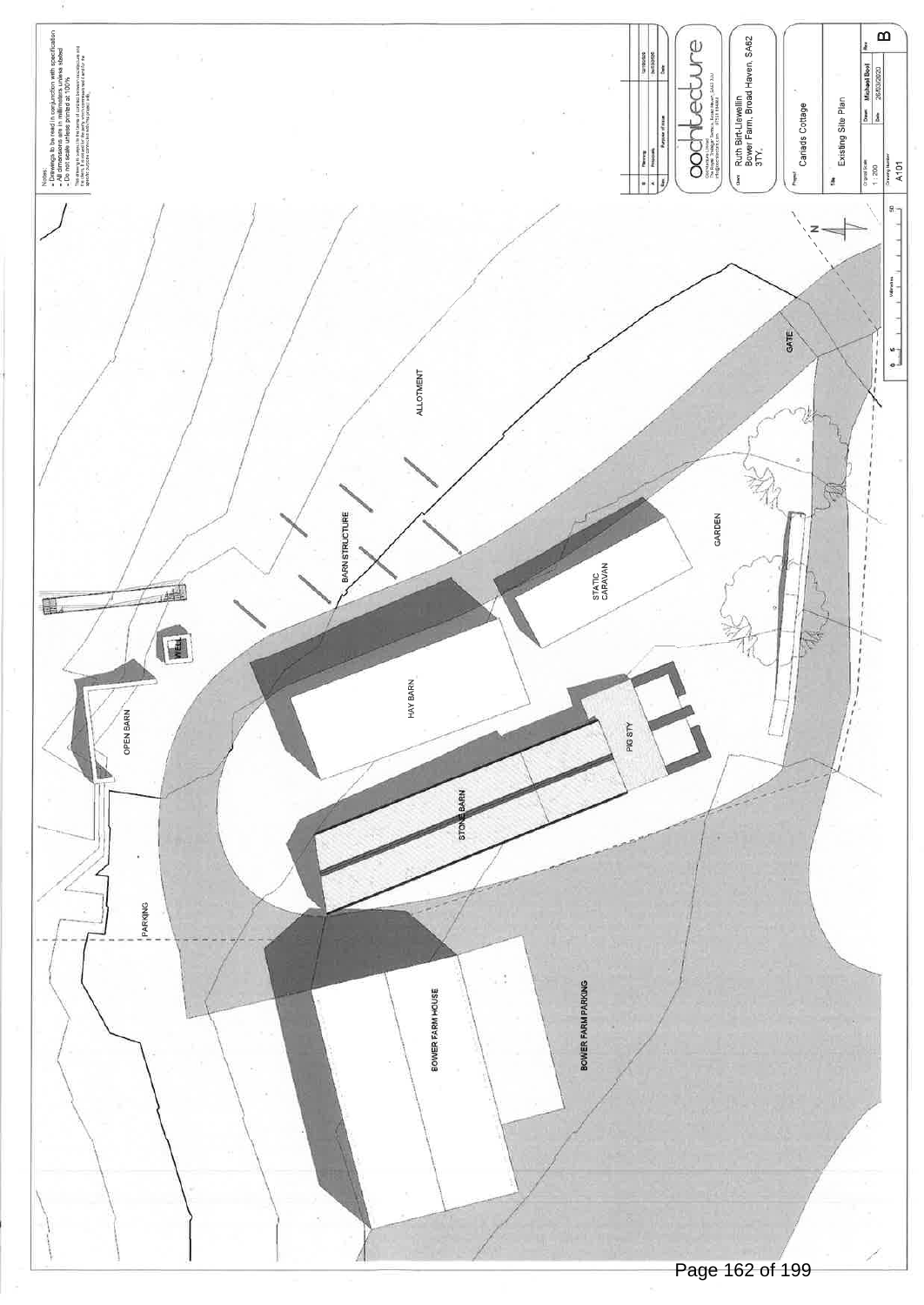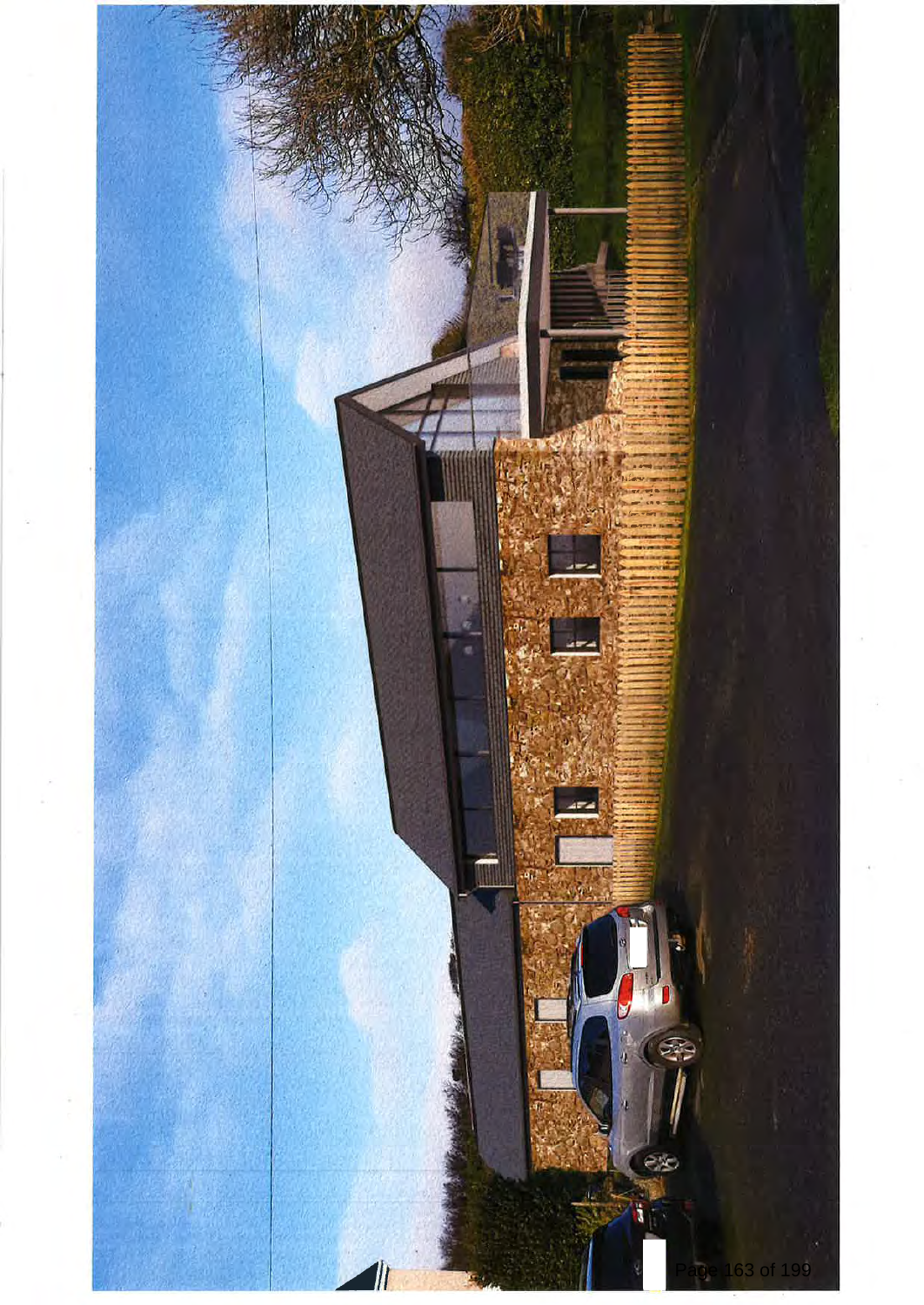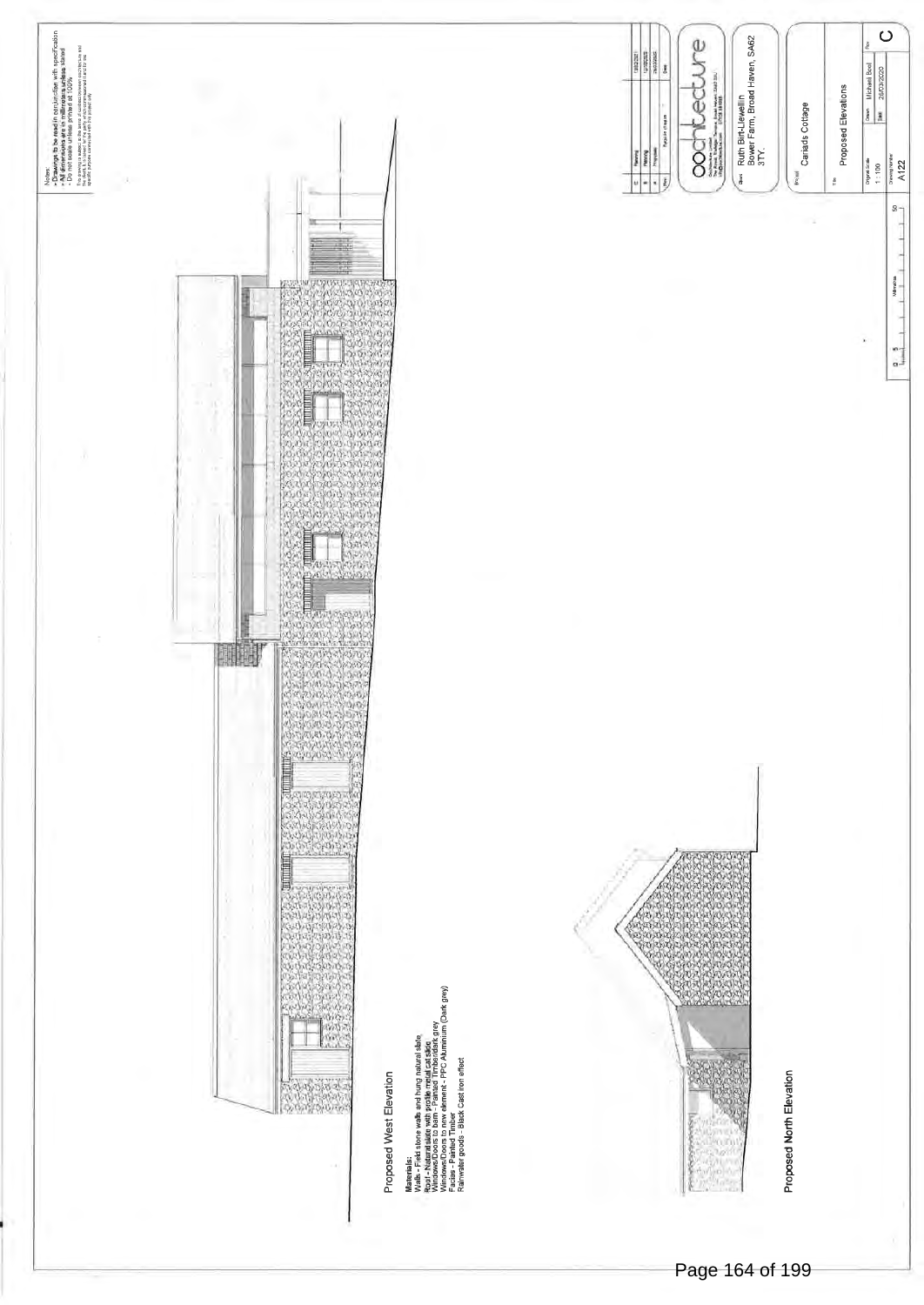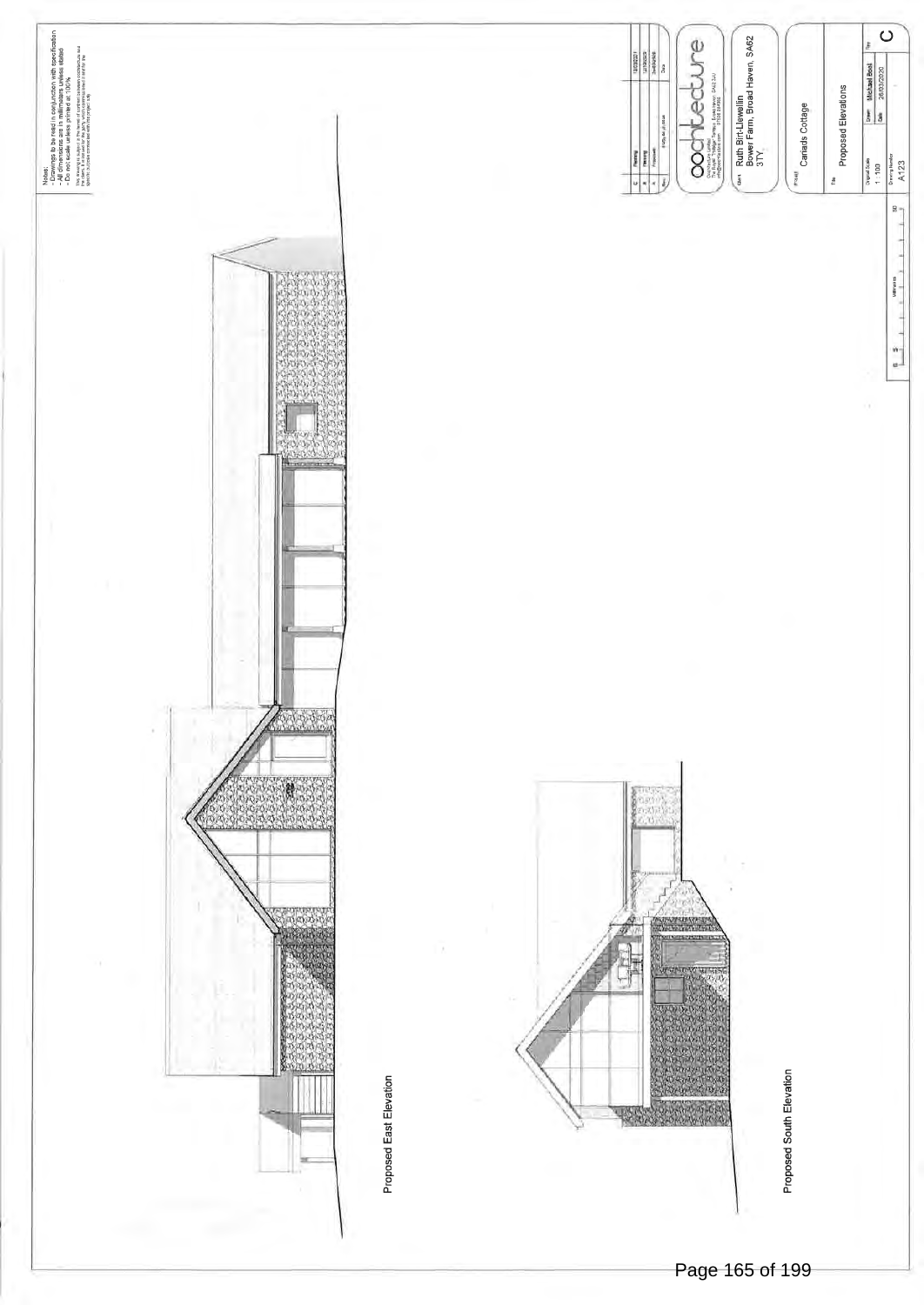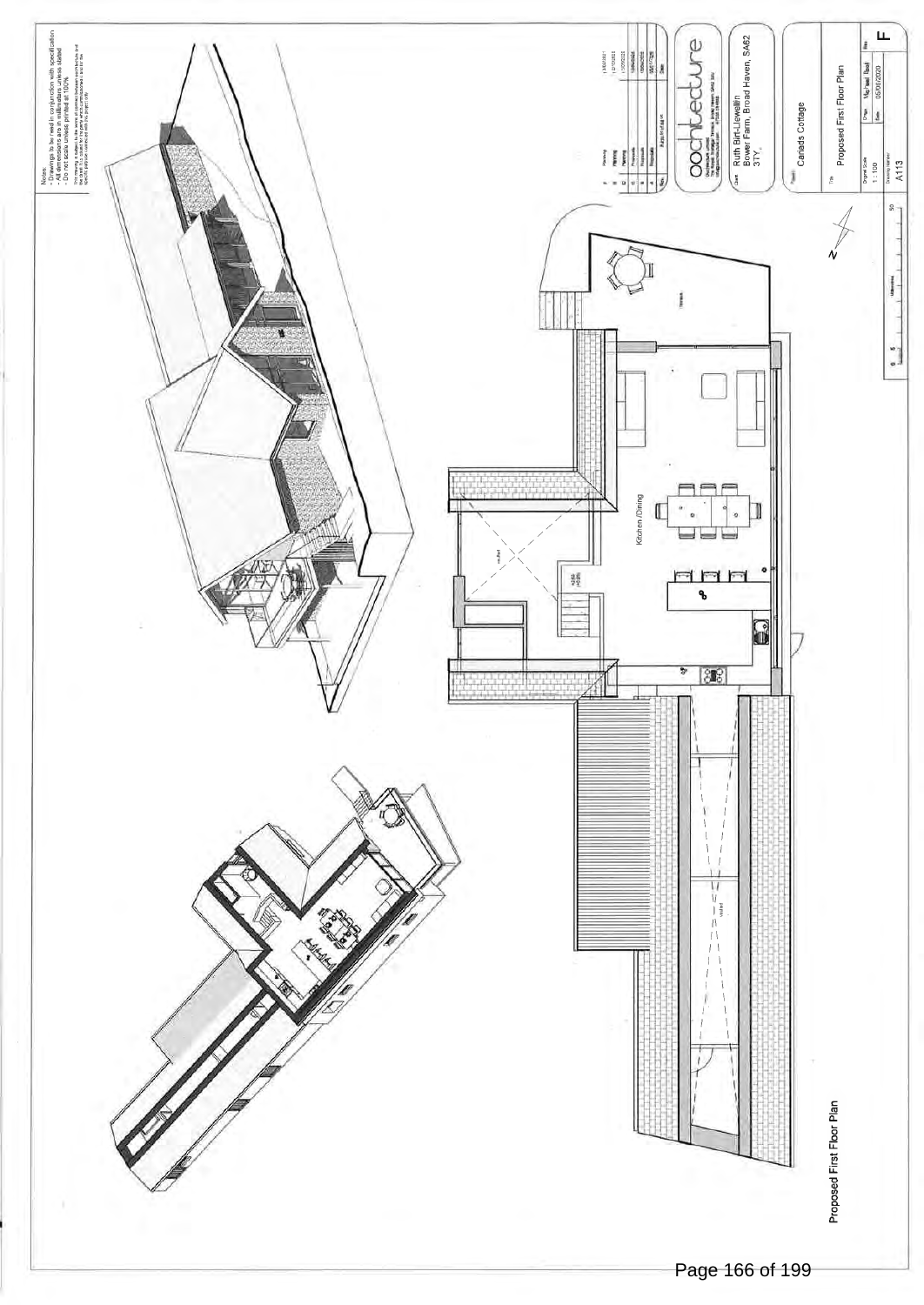